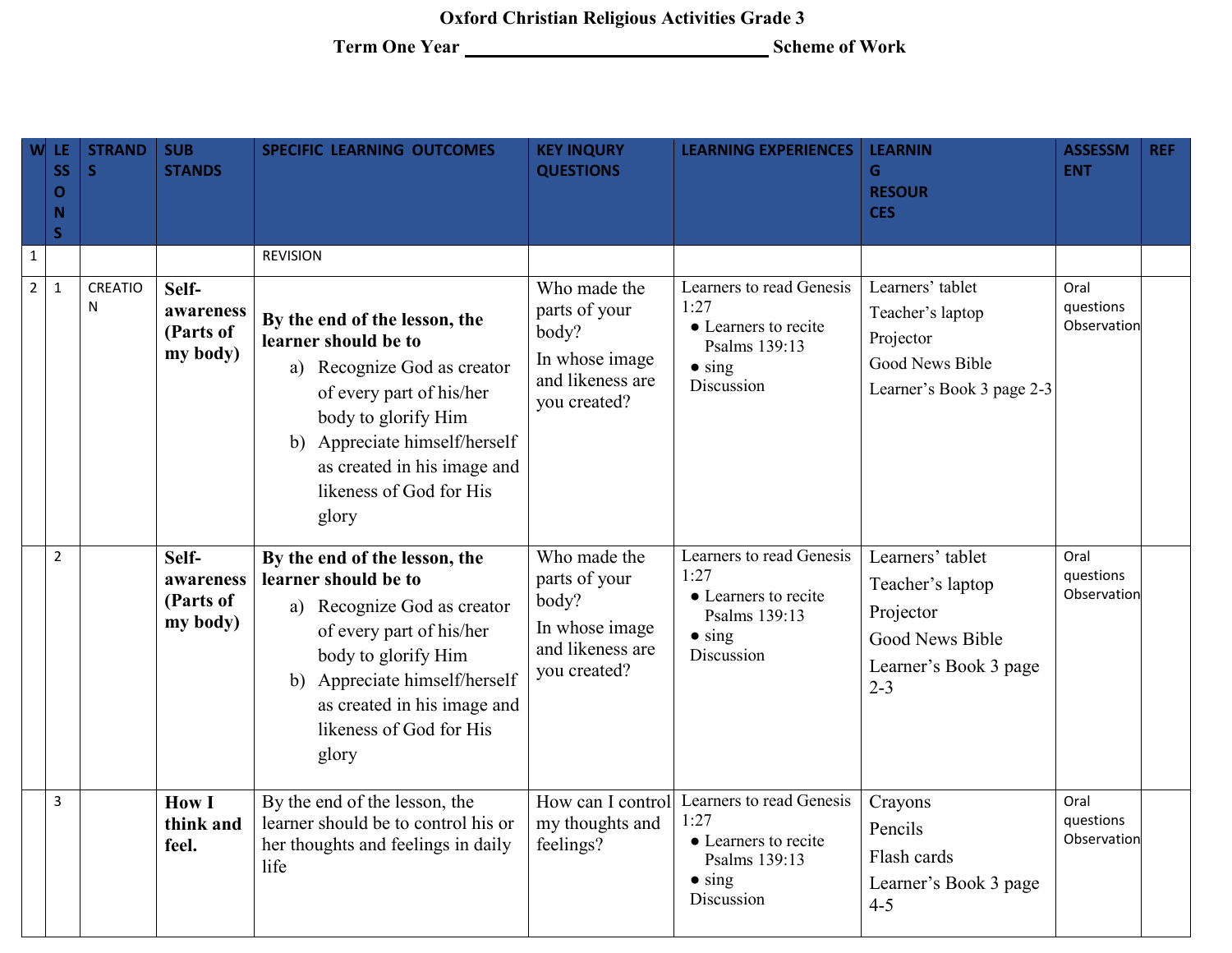| 3<br>$\mathbf{1}$ | <b>How I</b><br>think and<br>feel.                 | By the end of the lesson, the<br>learner should be to control his or<br>her thoughts and feelings in daily<br>life                           | How can I control<br>my thoughts and<br>feelings? | Learners to read Genesis<br>1:27<br>• Learners to recite<br>Psalms 139:13<br>$\bullet$ sing<br>Discussion | Crayons<br>Pencils<br>Flash cards<br>Learner's Book 3 page<br>$4 - 5$                                                  | Oral<br>questions<br>Observation |
|-------------------|----------------------------------------------------|----------------------------------------------------------------------------------------------------------------------------------------------|---------------------------------------------------|-----------------------------------------------------------------------------------------------------------|------------------------------------------------------------------------------------------------------------------------|----------------------------------|
| 2                 | <b>Making</b><br>the right<br>choices              | By the end of the lesson, the<br>learner should be to make choices<br>that are acceptable to God in their<br>lives.                          | What happens<br>when you make<br>choices?         | Learners to read Genesis<br>1:27<br>• Learners to recite<br>Psalms 139:13<br>$\bullet$ sing<br>Discussion | Learner's Book 3 page<br>$5-6$                                                                                         | Oral<br>questions<br>Observation |
| 3                 | <b>My family</b><br>(the head<br>of the<br>family) | By the end of the lesson, the<br>learner should be to recognize the<br>head of a family and respect them.                                    | Who is the head<br>of the family?                 | Learners to read Genesis<br>1:27<br>• Learners to recite<br>Psalms 139:13<br>$\bullet$ sing<br>Discussion | Bible<br>Pictures of families<br>Manila paper<br>Learner's Book 3 page<br>$7 - 8$                                      | Oral<br>questions<br>Observation |
| 4<br>$\mathbf{1}$ | <b>My</b><br><b>Extended</b><br>family             | By the end of the lesson, the<br>learner should be to name family<br>members in both nuclear and<br>extended families for<br>identification. | Who are the<br>people in your<br>extended family? | Learners to read Genesis<br>1:27<br>• Learners to recite<br>Psalms 139:13<br>$\bullet$ sing<br>Discussion | Pictures of an extended<br>families<br>Learner's Book 3 page<br>$8-9$                                                  | Observation                      |
| 2                 | My Family<br>Tree                                  | By the end of the lesson, the<br>learner should be to draw his/her<br>family tree.                                                           | What is a family<br>tree?                         | $\bullet$ Discussing<br>• Explanations<br>• Asking and answering<br>questions                             | Family tree on a chart<br>Flash cards showing names<br>of some members of the<br>family.<br>Learner's Book 3 page 9-11 | Oral<br>questions<br>Observation |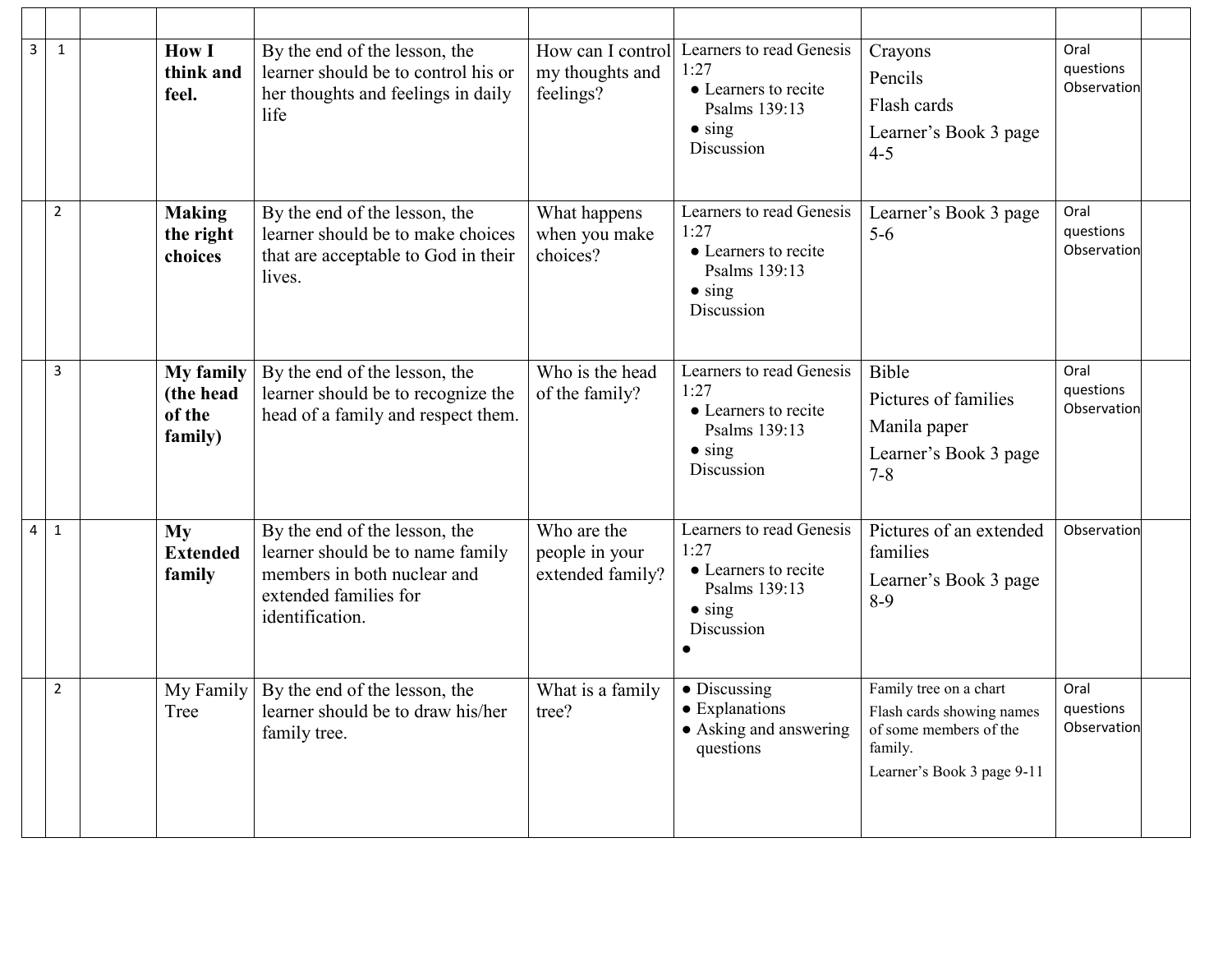| 3                 | Adam and<br>Eve                             | By the end of the lesson, the<br>learner should be to acknowledge<br>God as the creator of Adam and<br>Eve as our first parents on earth.                                                                                                        | Who were the<br>first people to be<br>created?<br>Who created<br>Adam and Eve? | Learners to read<br>$\bullet$<br>Genesis 2:7, 21<br>Learners to read<br>$\bullet$<br>Genesis 2:16-17                                                                                                          | Good news bible<br>Learner's Book 3 page<br>$12 - 13$                                      | Oral<br>questions<br>Observation         |  |
|-------------------|---------------------------------------------|--------------------------------------------------------------------------------------------------------------------------------------------------------------------------------------------------------------------------------------------------|--------------------------------------------------------------------------------|---------------------------------------------------------------------------------------------------------------------------------------------------------------------------------------------------------------|--------------------------------------------------------------------------------------------|------------------------------------------|--|
| 5<br>$\mathbf{1}$ | Adam and<br>Eve<br>disobey<br>God           | By the end of the lesson, the<br>learner should be to describe how<br>Adam and Eve disobeyed God in<br>their daily lives.                                                                                                                        | How did Adam<br>and Eve disobey<br>God?                                        | • Learners to<br>mention the result of<br>man's disobedience;<br>Genesis 3:23<br>• Learners to recite<br>Ephesians 6:2 $\bullet$<br>Learners to compose a<br>poem on the<br>importance of obeying<br>teachers | Good news bible<br>Learner's Book 3 page<br>$14 - 15$                                      | Oral<br>questions<br>Written<br>exercise |  |
| $\overline{2}$    | Adam and<br>Eve are<br>punished             | By the end of the lesson, the<br>learner should be to state the result<br>of disobeying God's command to<br>avoid sin.                                                                                                                           | What happened<br>when Adam and<br>Eve disobeyed<br>God?                        | Learners to tell<br>$\bullet$<br>how man disobeyed<br>God in Genesis 3:6-7                                                                                                                                    | Good news bible<br>Felt-tip pens<br>Glue, Manila paper<br>Learner's Book 3 page 15-<br>16  | Oral<br>questions<br>Written<br>exercise |  |
| 3                 | Obeying<br>my<br>parents<br>and<br>teachers | By the end of the lesson, the<br>learner should be to<br>1. Explain the importance of<br>obeying parents to live<br>harmonious family life.<br>Explain the importance of<br>2.<br>obeying teachers to<br>promote good relationships<br>at school | Why should I<br>obey my parents<br>and teachers?                               | Learners to list<br>$\bullet$<br>the importance of<br>obeying parents                                                                                                                                         | Flash card with the<br>memory verse<br>Good news bible<br>Learner's Book 3 page<br>$17-19$ | Oral<br>questions<br>Written<br>exercise |  |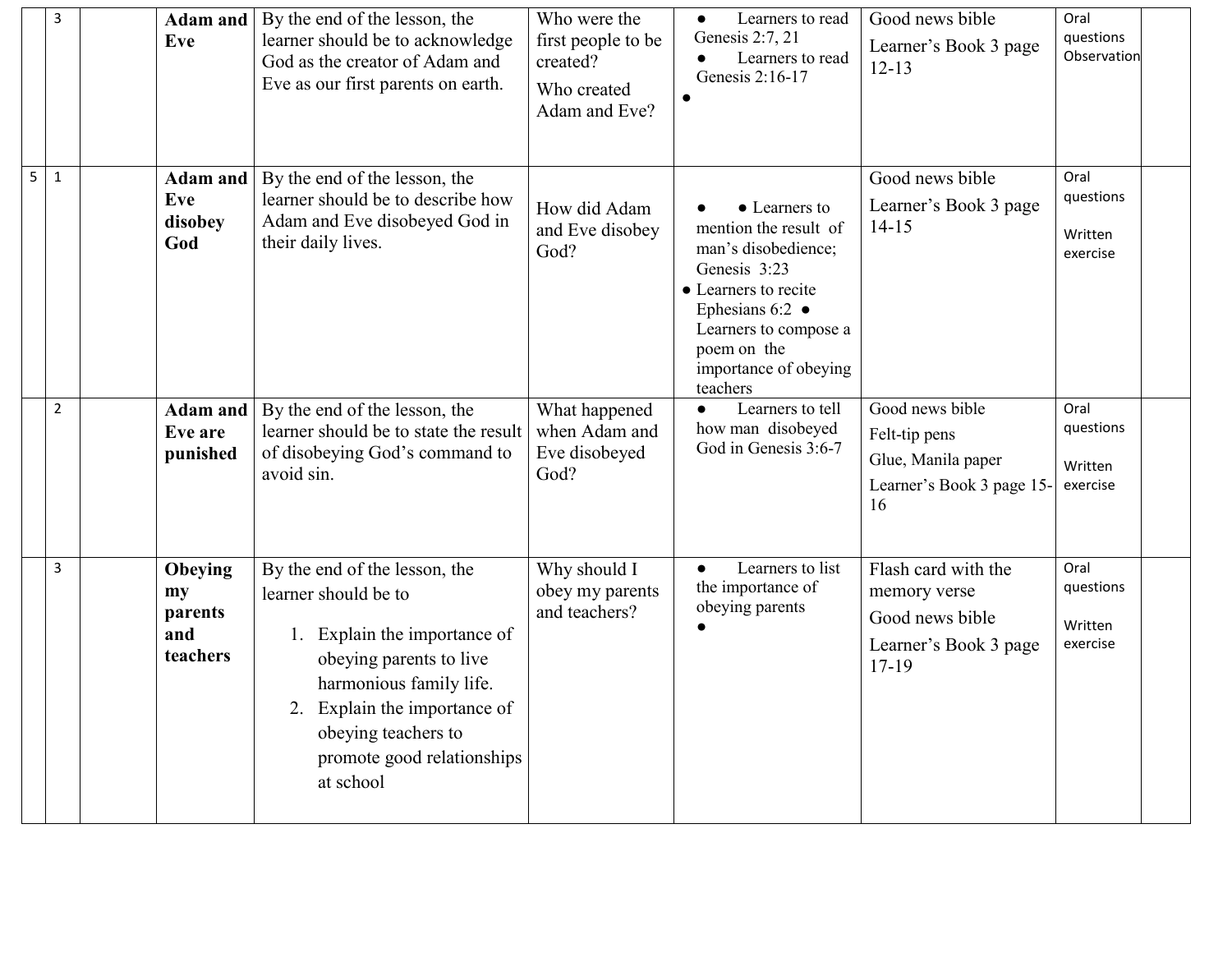| 6 | $\mathbf{1}$   | <b>THE</b><br><b>HOLY</b><br><b>BIBLE</b> | The<br>difference<br>between<br>the Bible<br>and other<br>books | By the end of the lesson, the<br>learner should be to differentiate<br>the bible from other books as a<br>holy book used by Christians                                                                                                                           | What is the bible?                             | Learners to sing the song Children's bible<br>"My Bible<br>Learners to read 2<br>$3:16$ and<br>Timothy<br>discuss why they should $20-21$<br>respect the Bible<br>In pairs, learners<br>to state the number of<br>books in the New<br>Testament | Other books<br>Good news bible<br>Learner's Book 3 page                                                                                       | Oral<br>questions<br>Written<br>exercise |
|---|----------------|-------------------------------------------|-----------------------------------------------------------------|------------------------------------------------------------------------------------------------------------------------------------------------------------------------------------------------------------------------------------------------------------------|------------------------------------------------|-------------------------------------------------------------------------------------------------------------------------------------------------------------------------------------------------------------------------------------------------|-----------------------------------------------------------------------------------------------------------------------------------------------|------------------------------------------|
|   | $\overline{2}$ |                                           | who wrote<br>the Bible                                          | The people By the end of the lesson, the<br>learner should be to able to explain<br>how the writing of the bible was<br>different from other books and<br>respect it                                                                                             | Who wrote the<br>bible?                        | Learners to sing the song Pictures of the first<br>"My Bible<br>Learners to read 2<br>Timothy<br>discuss why they should 20-21<br>respect the Bible<br>In pairs, learners<br>to state the number of<br>books in the New<br>Testament            | pages of the bible<br>Good news bible<br>3:16 and Learner's Book 3 page                                                                       | Oral<br>questions<br>Written<br>exercise |
|   | 3              |                                           | <b>Books of</b><br>the New<br><b>Testament</b>                  | By the end of the lesson, the learner<br>should be to:<br>State the number of books in the<br>a.<br>New Testament and develop<br>interest to read them.<br>Name the four Gospel books in the<br>New Testament and relate them to<br>the teaching of Jesus Christ | How many books<br>are in the New<br>Testament? | "My Bible<br>Learners to read 2<br>Timothy<br>$3:16$ and<br>discuss why they should<br>respect the Bible<br>In pairs, learners<br>to state the number of<br>books in the New<br>Testament                                                       | Learners to sing the song Flash cards with names<br>of books of the New<br>Testament<br>Good news bible<br>Learner's Book 3 page<br>$23 - 24$ | Oral<br>questions<br>Written<br>exercise |
| 7 |                |                                           |                                                                 |                                                                                                                                                                                                                                                                  | <b>HALF TERM</b>                               |                                                                                                                                                                                                                                                 |                                                                                                                                               |                                          |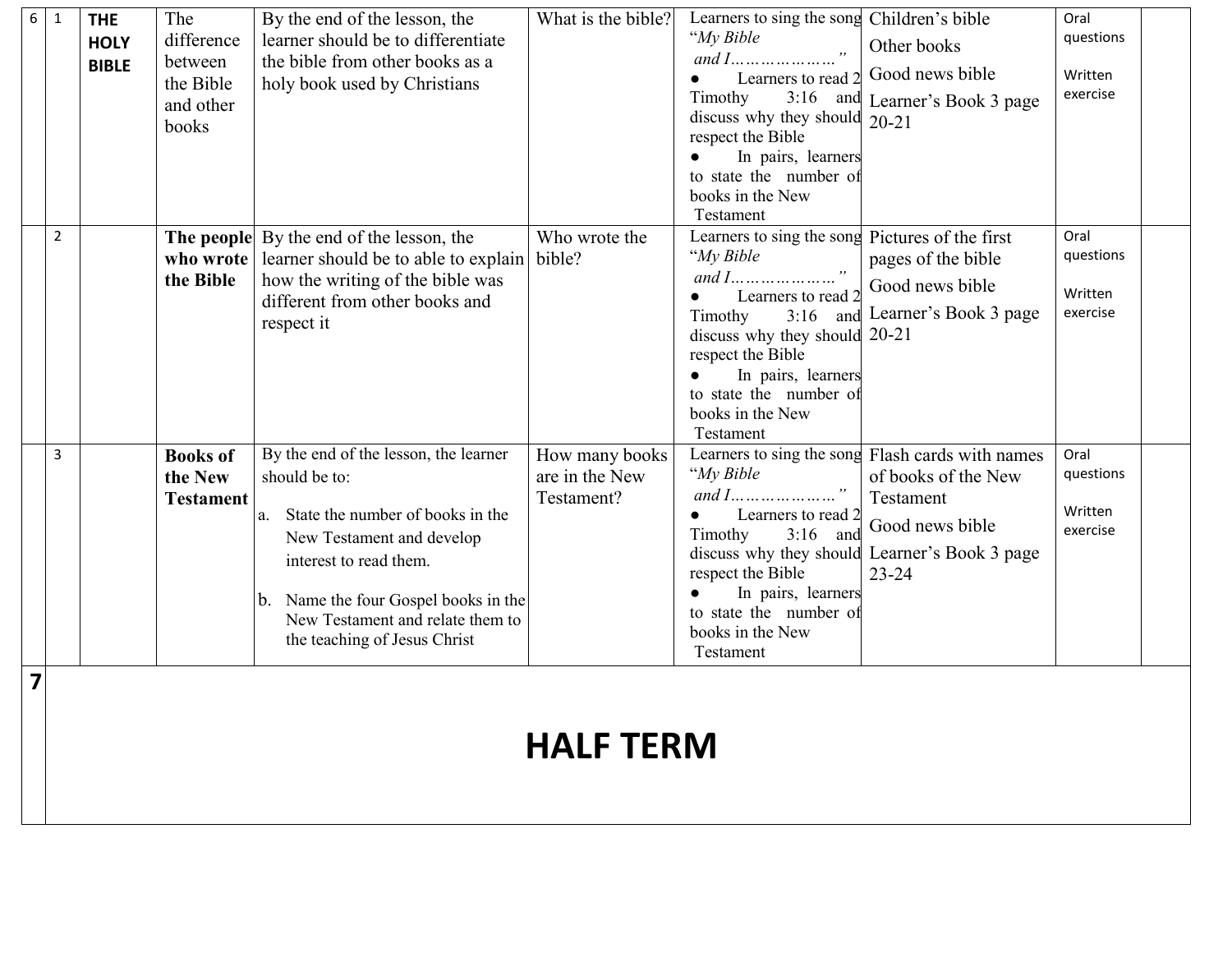| 8 | $\mathbf{1}$   | It is good<br>to read the<br><b>Bible</b>           | By the end of the lesson, the<br>learner should be to appreciate the<br>Bible as a guide in their daily lives.                                                                 | How many books<br>are in the New<br>Testament? | "My Bible<br>Learners to read 2<br>Timothy<br>$3:16$ and<br>discuss why they should<br>respect the Bible<br>In pairs, learners<br>to state the number of<br>books in the New                                        | Learners to sing the song Flash cards with the words<br>of Psalms 119:105<br>Manila paper, crayons<br>Good news bible<br>Learner's Book 3 page 24-<br>25 | Oral<br>questions<br>Written<br>exercise |
|---|----------------|-----------------------------------------------------|--------------------------------------------------------------------------------------------------------------------------------------------------------------------------------|------------------------------------------------|---------------------------------------------------------------------------------------------------------------------------------------------------------------------------------------------------------------------|----------------------------------------------------------------------------------------------------------------------------------------------------------|------------------------------------------|
|   | 2              | The story<br>of Moses<br>and the<br>burning<br>bush | By the end of the lesson, the<br>learner should be to narrate what<br>happened in the story of Moses and<br>the burning bush and relate it with<br>the Holy places of worship. | What happened to<br>Moses at Mount<br>Sinai?   | Testament<br>• Learners to read<br>Exodus $3:1-6$<br>• Learners to watch a<br>video of<br>Moses and the burning<br>bush $\bullet$ In groups,<br>learners to role play the<br>story of Moses and the<br>burning bush | Video of Moses and the<br>burning bush<br>Laptop, a projector<br>Good news bible<br>Learner's Book 3 page 26-<br>28                                      | Oral<br>questions<br>Written<br>exercise |
|   | 3              | The story<br>of Moses<br>and the<br>burning<br>bush | By the end of the lesson, the<br>learner should be to narrate what<br>happened in the story of Moses and<br>the burning bush and relate it with<br>the Holy places of worship. | What happened to<br>Moses at Mount<br>Sinai?   | • Learners to read<br>Exodus $3:1-6$<br>• Learners to watch a<br>video of<br>Moses and the burning<br>bush $\bullet$ In groups,<br>learners to role play the<br>story of Moses and the<br>burning bush              | Video of Moses and the<br>burning bush<br>Laptop, a projector<br>Good news bible<br>Learner's Book 3 page 26-<br>28                                      | Oral<br>questions<br>Written<br>exercise |
| 9 | $\mathbf{1}$   | The story<br>of Moses<br>and the<br>burning<br>bush | By the end of the lesson, the<br>learner should be to narrate what<br>happened in the story of Moses and<br>the burning bush and relate it with<br>the Holy places of worship. | What happened to<br>Moses at Mount<br>Sinai?   | • Learners to read<br>Exodus $3:1-6$<br>• Learners to watch a<br>video of<br>Moses and the burning<br>bush • In groups,<br>learners to role play the<br>story of Moses and the<br>burning bush                      | Video of Moses and the<br>burning bush<br>Laptop, a projector<br>Good news bible<br>Learner's Book 3 page 26-<br>28                                      | Oral<br>questions<br>Written<br>exercise |
|   | $\overline{2}$ | <b>Moses</b><br>obeyed<br>God                       | By the end of the lesson, the<br>learner should be to discuss how<br>Moses expressed obedience and<br>apply it in their lives                                                  | How did Moses<br>show obedience<br>to God?     | • Learners to read<br>Exodus $3:1-6$<br>• Learners to watch a<br>video of<br>Moses and the burning<br>bush $\bullet$ In groups,<br>learners to role play the<br>story of Moses and the<br>burning bush              | Props and costumes for<br>the role play<br>Good news bible<br>Learner's Book 3 page<br>$29 - 30$                                                         | Oral<br>questions<br>Written<br>exercise |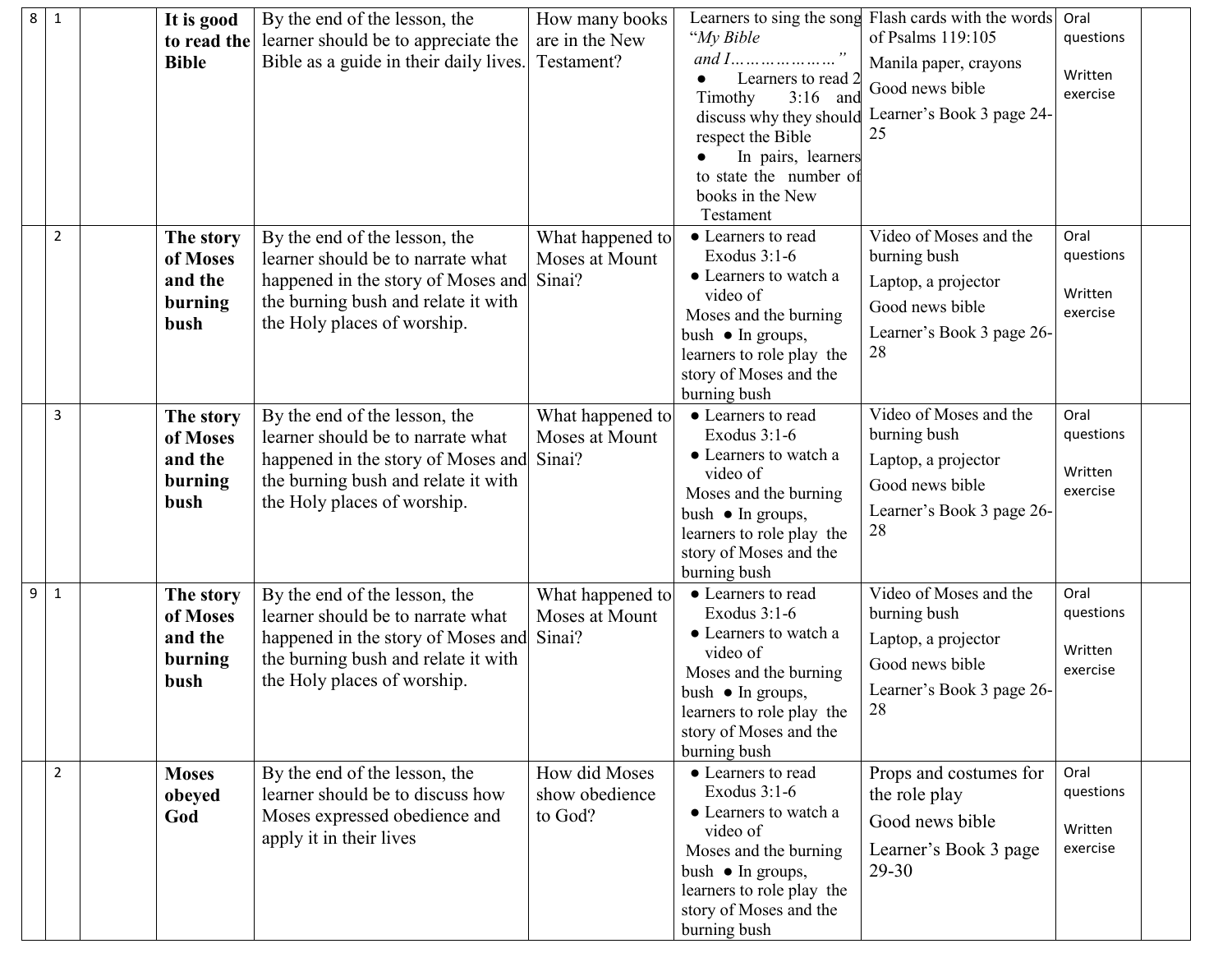| 3      | The story<br>of Jonah<br>and the<br>big fish | By the end of the lesson, the<br>learner should be to narrate the<br>story of Jonah and be obedient to<br>God.                  | How did Jonah<br>disobey God?<br>What was the<br>result of Jonah's<br>disobedience? | Learners to read the Good news bible<br>story of Jonah 1: 1-<br>4,15, 17; 2:10<br>In groups, learners to<br>state why they should be<br>obedient to God an $\bullet$<br>Learners to sing a song,<br>"The<br>big fish swallows<br>$Jonah$                   | Learner's Book 3 page<br>$31 - 33$                                                                                                                                                    | Oral<br>questions<br>Written<br>exercise |
|--------|----------------------------------------------|---------------------------------------------------------------------------------------------------------------------------------|-------------------------------------------------------------------------------------|------------------------------------------------------------------------------------------------------------------------------------------------------------------------------------------------------------------------------------------------------------|---------------------------------------------------------------------------------------------------------------------------------------------------------------------------------------|------------------------------------------|
| $10$ 1 | The story<br>of Jonah<br>and the<br>big fish | By the end of the lesson, the<br>learner should be to narrate the<br>story of Jonah and be obedient to<br>God.                  | How did Jonah<br>disobey God?<br>What was the<br>result of Jonah's<br>disobedience? | Learners to read the Good news bible<br>story of Jonah 1: 1-<br>4,15, 17; 2:10<br>In groups, learners to<br>state why they should be<br>obedient to God an $\bullet$<br>Learners to sing a song,<br>"The<br>big fish swallows<br>$Jonah$                   | Learner's Book 3 page<br>$31 - 33$                                                                                                                                                    | Oral<br>questions<br>Written<br>exercise |
| 2      | Jonah is<br>punished<br>by God               | By the end of the lesson, the<br>learner should be to explain the<br>results of Jonah's disobedience and<br>desire to obey God. | What happened to<br>Jonah when he<br>disobeyed God?                                 | Learners to read the Good news bible<br>story of Jonah 1: 1-<br>4,15, 17; 2:10<br>In groups, learners to<br>state why they should be<br>obedient to God an $\bullet$<br>Learners to sing a song,<br>"The<br>big fish swallows<br>$\mathit{Jonathan}$       | Papers on which are<br>written scenarios where<br>children were obedient and<br>others disobedient to God,<br>their parents and their<br>teachers.<br>Learner's Book 3 page 33-<br>34 | Oral<br>questions<br>Written<br>exercise |
| 3      | Jonah is<br>punished<br>by God               | By the end of the lesson, the<br>learner should be to explain the<br>results of Jonah's disobedience and<br>desire to obey God. | What happened to<br>Jonah when he<br>disobeyed God?                                 | Learners to read the Good news bible<br>story of Jonah 1: 1-<br>4, 15, 17; 2:10<br>In groups, learners to<br>state why they should be<br>obedient to God an $\bullet$<br>Learners to sing a song,<br>$\lq$ The<br>big fish swallows<br>$\mathit{Jonathan}$ | Papers on which are<br>written scenarios where<br>children were obedient and<br>others disobedient to God,<br>their parents and their<br>teachers.<br>Learner's Book 3 page 33-<br>34 | Oral<br>questions<br>Written<br>exercise |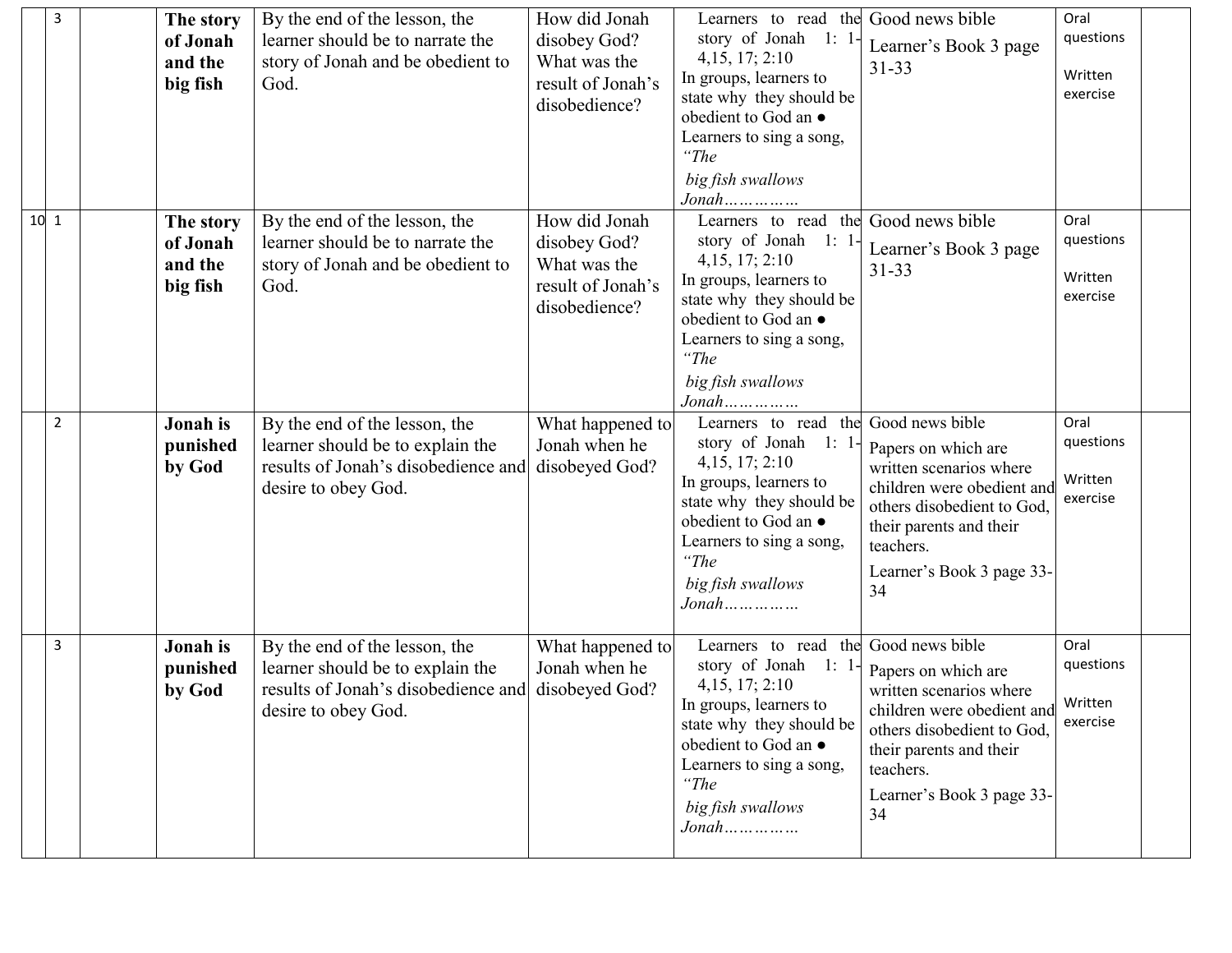| $11$ 1 | The story     | By the end of the lesson, the                    | How was Naaman | Learners to read<br>$\bullet$          | Good news bible             | Oral                |  |
|--------|---------------|--------------------------------------------------|----------------|----------------------------------------|-----------------------------|---------------------|--|
|        | of How        | learner should be to describe the                | healed?        | the story of                           | Props and costumes for      | questions           |  |
|        | <b>Naaman</b> | healing of Naaman and desire to                  |                | Naaman in 2                            | the role-play               | Written             |  |
|        | was healed    | have faith in God.                               |                | Kings $5:1-14$ $\bullet$               | Learner's Book 3 page       | exercise            |  |
|        |               |                                                  |                | In groups,<br>learners to list         | $35 - 36$                   |                     |  |
|        |               |                                                  |                | instructions given                     |                             |                     |  |
|        |               |                                                  |                | to Naaman by                           |                             |                     |  |
|        |               |                                                  |                | prophet Elisha                         |                             |                     |  |
|        |               |                                                  |                | Learners to watch a video              |                             |                     |  |
|        |               |                                                  |                | clip on Naaman's healing               |                             |                     |  |
| 2      | The story     | By the end of the lesson, the                    | How was Naaman | Learners to read<br>$\bullet$          | Good news bible             | Oral                |  |
|        | of How        | learner should be to describe the                | healed?        | the story of                           | Props and costumes for      | questions           |  |
|        | <b>Naaman</b> | healing of Naaman and desire to                  |                | Naaman in 2                            | the role-play               |                     |  |
|        |               | was healed have faith in God.                    |                | Kings $5:1-14$ $\bullet$               |                             | Written             |  |
|        |               |                                                  |                | In groups,                             | Learner's Book 3 page       | exercise            |  |
|        |               |                                                  |                | learners to list<br>instructions given | $35 - 36$                   |                     |  |
|        |               |                                                  |                | to Naaman by                           |                             |                     |  |
|        |               |                                                  |                | prophet Elisha                         |                             |                     |  |
|        |               |                                                  |                | Learners to watch a video              |                             |                     |  |
|        |               |                                                  |                | clip on Naaman's healing               |                             |                     |  |
| 3      | God heals     | By the end of the lesson, the                    | Who heals you  | Learners to read                       | Good news bible             | Oral                |  |
|        | <b>us</b>     | learner should be to appreciate God              | when you are   | the story of                           | Mirrors or other reflective | questions           |  |
|        |               | as the healer of all diseases.                   | sick?          | Naaman in 2                            | surfaces                    |                     |  |
|        |               |                                                  |                | Kings $5:1-14$ $\bullet$               | A chart showing different   | Written<br>exercise |  |
|        |               |                                                  |                | In groups,<br>learners to list         | people being treated in     |                     |  |
|        |               |                                                  |                | instructions given                     | hospital                    |                     |  |
|        |               |                                                  |                | to Naaman by                           | Learner's Book 3 page 36-   |                     |  |
|        |               |                                                  |                | prophet Elisha                         | 37                          |                     |  |
|        |               |                                                  |                | Learners to watch a video              |                             |                     |  |
|        |               |                                                  |                | clip on Naaman's healing               |                             |                     |  |
| $12$ 1 | God heals     | By the end of the lesson, the                    | Who heals you  | Learners to read                       | Good news bible             | Oral                |  |
|        | <b>us</b>     | learner should be to appreciate God when you are |                | the story of                           | Mirrors or other reflective | questions           |  |
|        |               | as the healer of all diseases.                   | sick?          | Naaman in 2                            | surfaces                    | Written             |  |
|        |               |                                                  |                | Kings $5:1-14$ $\bullet$<br>In groups, | A chart showing different   | exercise            |  |
|        |               |                                                  |                | learners to list                       | people being treated in     |                     |  |
|        |               |                                                  |                | instructions given                     | hospital                    |                     |  |
|        |               |                                                  |                | to Naaman by                           | Learner's Book 3 page 36-   |                     |  |
|        |               |                                                  |                | prophet Elisha                         | 37                          |                     |  |
|        |               |                                                  |                | Learners to watch a video              |                             |                     |  |
|        |               |                                                  |                | clip on Naaman's healing               |                             |                     |  |